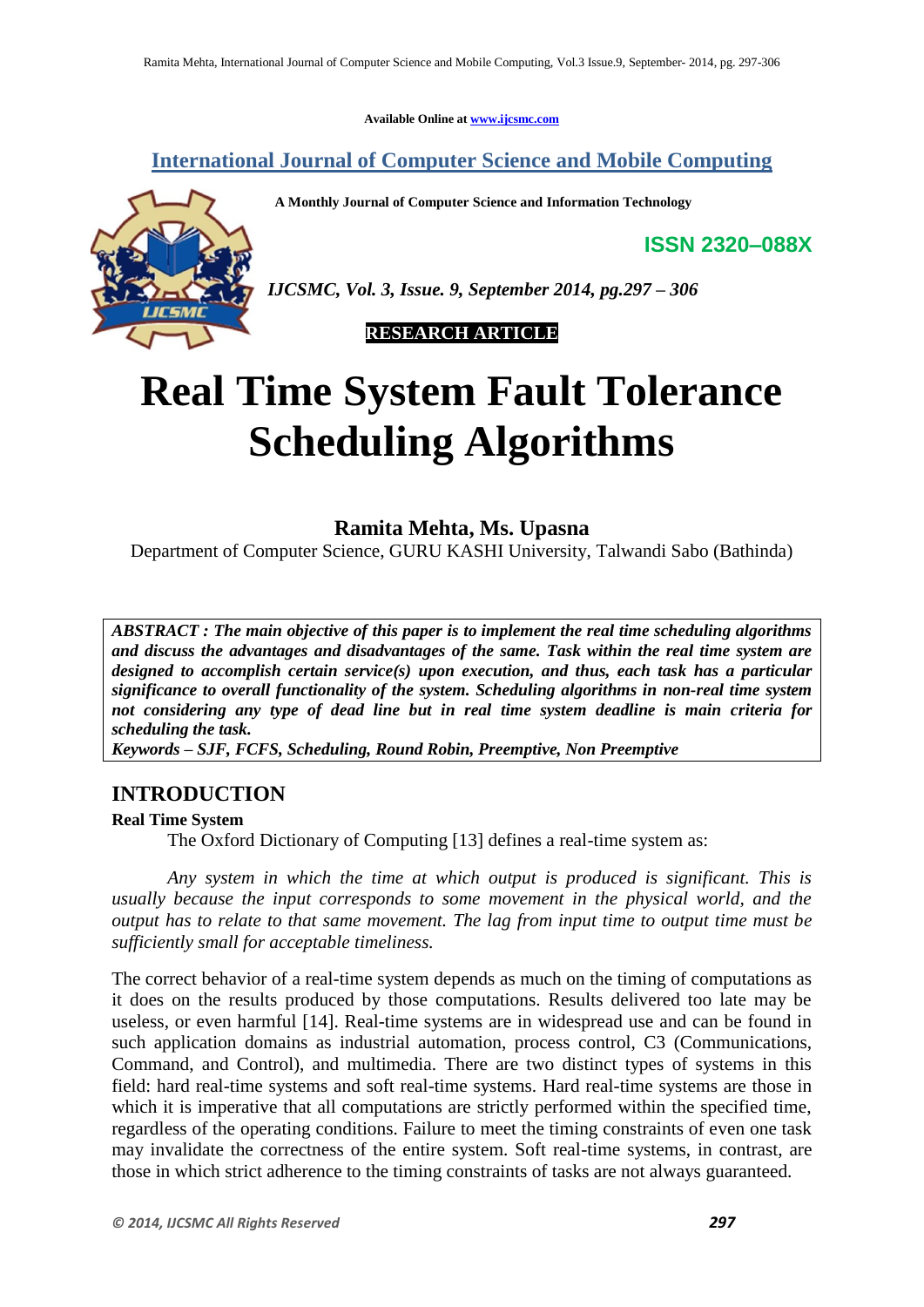The most important attribute of a task in a real-time system is its timing constraints. Such timing constraints must be expressed precisely. A deadline is the most widely used form of a timing constraint. It offers a binary view of the usefulness of a task's completion with respect to a single point in time: the firm deadline. The completion of a task is of no value beyond the deadline and, conversely, would yield full benefit any time prior to that deadline. Such deadline-based systems have a wide range of applications and sufficiently address the requirements of a large sector of the real-time industry. The notion of deadline is particularly well-suited for hard real-time environments where the modes of system operations are mutually exclusive and likewise binary in nature, the system operates correctly if all deadlines are always met, incorrectly otherwise, a task succeeds if it meets its deadline and fails otherwise. For example, the task of deploying the parachutes of the Martian Lander by its on-board control systems must be completed by a hard deadline, else the entire system catastrophically fails. Deadlines also may be used in soft real-time systems in which missed deadlines are to be expected. The operational optimality criteria for these systems can consequently be defined in terms of met or missed deadlines. The operational objective for such systems can be, for instance, to minimize the number of missed deadlines.

## **Hard Real Time System**

In hard real time system a hard dead line is a completion time constraint, such that if the deadline is satisfied, i.e., the task's execution point reaches the end of the deadline scope before the deadline time occurs, then the time constrained portion of the task's execution is timely, otherwise that portion is not timely. E.g. in Autopilot system microprocessor must control the airbags etc. in case of out of control, nuclear plant control etc.

## **Firm Real Time System**

Where the consequences are not severe, but result produced after deadline becomes useless, e.g. airline reservation, banking system etc.

## **Soft Real Time System**

A Soft deadline is a completion time constraint, such that if the deadline is satisfied i.e., the task execution point reaches the end of the deadline scope before the deadline time occurs then the time constrained portion of the task's execution is more timely. Thus hard dead line is the special case of soft deadline. E.g. telephone switching it makes the connection before process execution, Image processing applications etc where utility of result decreases over time after deadline expires.

There are a large variety of real time systems but all have common characteristics, which differentiate them from non-real time systems.

1. Time Constraint: One very common form of time constraint is deadline associated with tasks. A task deadline specifies the time before which the task must complete and produce results. It is the responsibility of the RTOS, schedulers particularly, to ensure that all tasks meet their respective deadline.

2. Safety-Criticality: For traditional non-real time systems safety and reliability are independent issues. However, in many real time systems these two issues are intricately bound together making them safety-critical.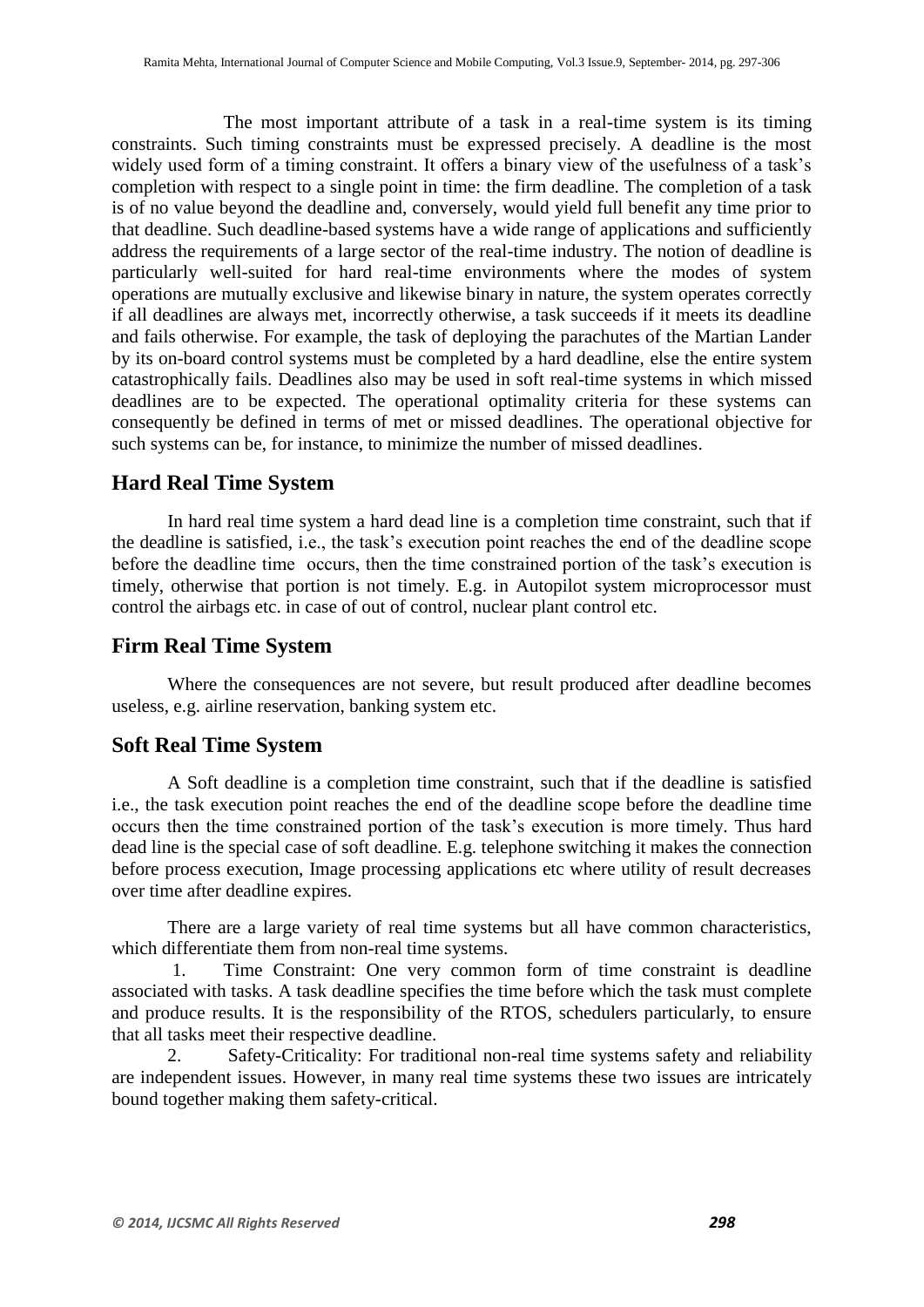## **Applications of Real Time System**

Embedded real-time systems, commercial transaction systems, transportation systems, and military/space systems - to name a few. The supporting research includes system architecture, design techniques, coding theory, testing, and validation, proof of correctness, modeling, software reliability, operating systems, parallel processing, and real-time processing. These areas often involve widely diverse core expertise ranging from formal logic, mathematics of stochastic modeling, graph theory, hardware design and software engineering. Redundancy has long been used in fault-tolerant and adaptive systems. However, redundancy does not inherently make a system fault-tolerant and adaptive; it is necessary to employ fault-tolerant methods by which the system can tolerate hardware component failures, avoid or predict timing failures, and be reconfigured with little or graceful degradation in terms of reliability and functionality. Early error detection is clearly important for real-time systems; error is an abbreviation for erroneous system state, the observable result of a failure. The error detection latency of a system is the interval of time from the instant at which the system enters an erroneous state to the instant at which that states are detected. Keeping the error detection latency small provides a better chance to recover from component failures and timing errors, and to exhibit graceful reconfiguration. However, a small latency alone is not sufficient; fault-tolerant methods need to be provided with sufficient information about the computation underway in order to take appropriate action when an error is detected. Such information can be obtained during system design and implementation. In current practice, the design and implementation for real-time systems often does not sufficiently address fault tolerance and adaptive-ness issues. Proper task allocation and an effective uniprocessor scheduling can improve the performance of a RTS.

The ability to deliver service is called dependability. The schema of dependability computing Means to attain dependability has been grouped by researchers into four major categories:

#### **Fault prevention/avoidance:**

Fault prevention aims at reducing the creation or occurrence of faults during the computing system life cycle. Means are used during the system design phase. Some of them have an impact on the created system. Others prevent faults occurring during its useful life. These means concern the system modeling tools (including implementation technologies), the system models and the processes used to obtain these models.

#### **Fault tolerance:**

Fault tolerance aims at guaranteeing the services delivered by the system despite the presence or appearance of faults. Fault tolerance approaches are divided into two classes:

- Compensation techniques for which the structural redundancy of the system masks the fault presence, and,
- Error detection and recovery techniques, that is, detection and then resumption of the execution either from a safe state or after the operational structure modification (reconfiguration).Error recovery techniques are split into two sub-classes: Backward recovery aiming at resuming execution in a previously reached safe state and Forward recovery aiming at resuming execution in a new safe state.
- **Fault removal**: Fault removal aims at detecting and eliminating existing faults. Fault removal is older than those on fault prevention. Fault removal techniques are often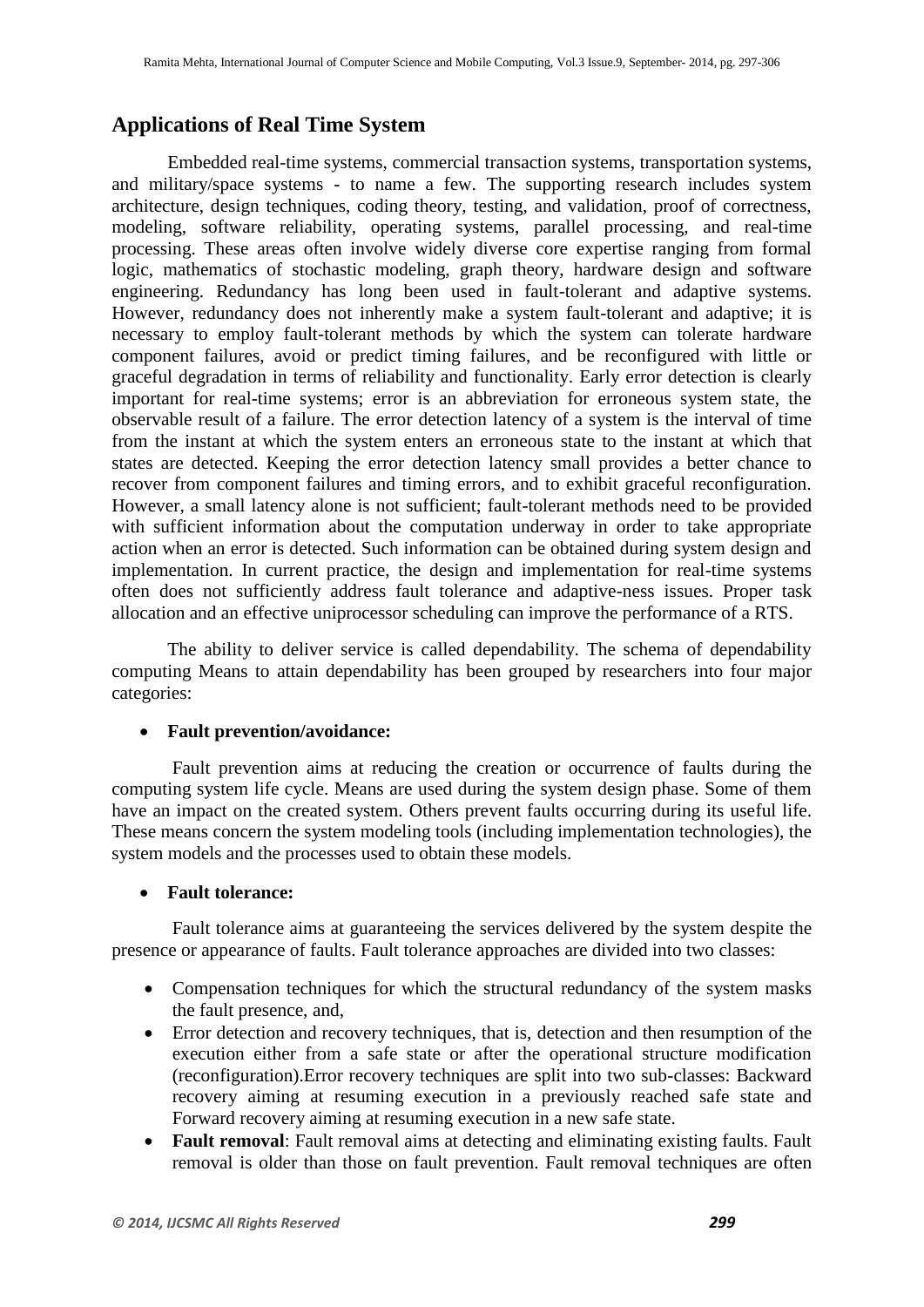considered at the end of the model definition, particularly when an operational model of the system is complete.

 **Fault Evasion:** Means to estimate the present number, the future incidence, and the likely consequences of faults.

Scheduling Algorithms are used for fault tolerance as well as fault avoidance which may be classified as

- *1. First Come First Serve*
- *2. Shortest Job First*
- *3. Preemptive*
- *4. Non-Preemptive*
- *5. Round-Robin Technique*

#### **Assumptions**

- Set of tasks **Ti** every task has attribute arrival time, Deadline, Worst case execution time.
- **Priorities** of the task, priorities are set according to the scheduling algorithm.
- **System\_clock** is the clock set for the task i.e. deadline time to every task, system clock is set according to the task requirement.
- **arrival queue** is used to store the arrival task, i.e. all the arrival tasks are inserted into the **arrival\_queue** .
- **ready** queue is the queue for inputting the ready task, i.e all the ready to execute tasks are store in ready queue.
- **remove** method is used to take the task from queue.
- **execute** method is used to process the task, i.e. according to the turn of the task they are get executed.
- **Compare method** function is used to compare the task for their deadline if deadline of the task **Ti** is greater than the task **Tk** then task **Ti** is executed otherwise **Tk** is executed using executed method if both having equal deadline then task with first arrival is executed.

## **First Come First Serve (FCFS)**

#### **Algorithm 1: GTFD\_U (FCFS)**

- 1. Input set of periodic tasks set **S=T1, T2, T3………., Tn**, Duration, Activation Time, Deadline in **arrival** queue ;
- 2. Calculate priorities of the task according to their deadline.// Highest priority is given to critical delay i.e. smaller delay higher its priority.
- 3. **for** time 1,2,3………system\_clock, system\_clock **do**
- 4. **remove** task from **arrival\_queue** and **put** all tasks Ti in ready\_queue;
- 5. **start** with highest priority task Ti according to their deadline;
- 6. **while**(ready\_queue is not empty)

 **remove** task **Ti** from ready\_queue; **execute** task **Ti on single CPU**;

{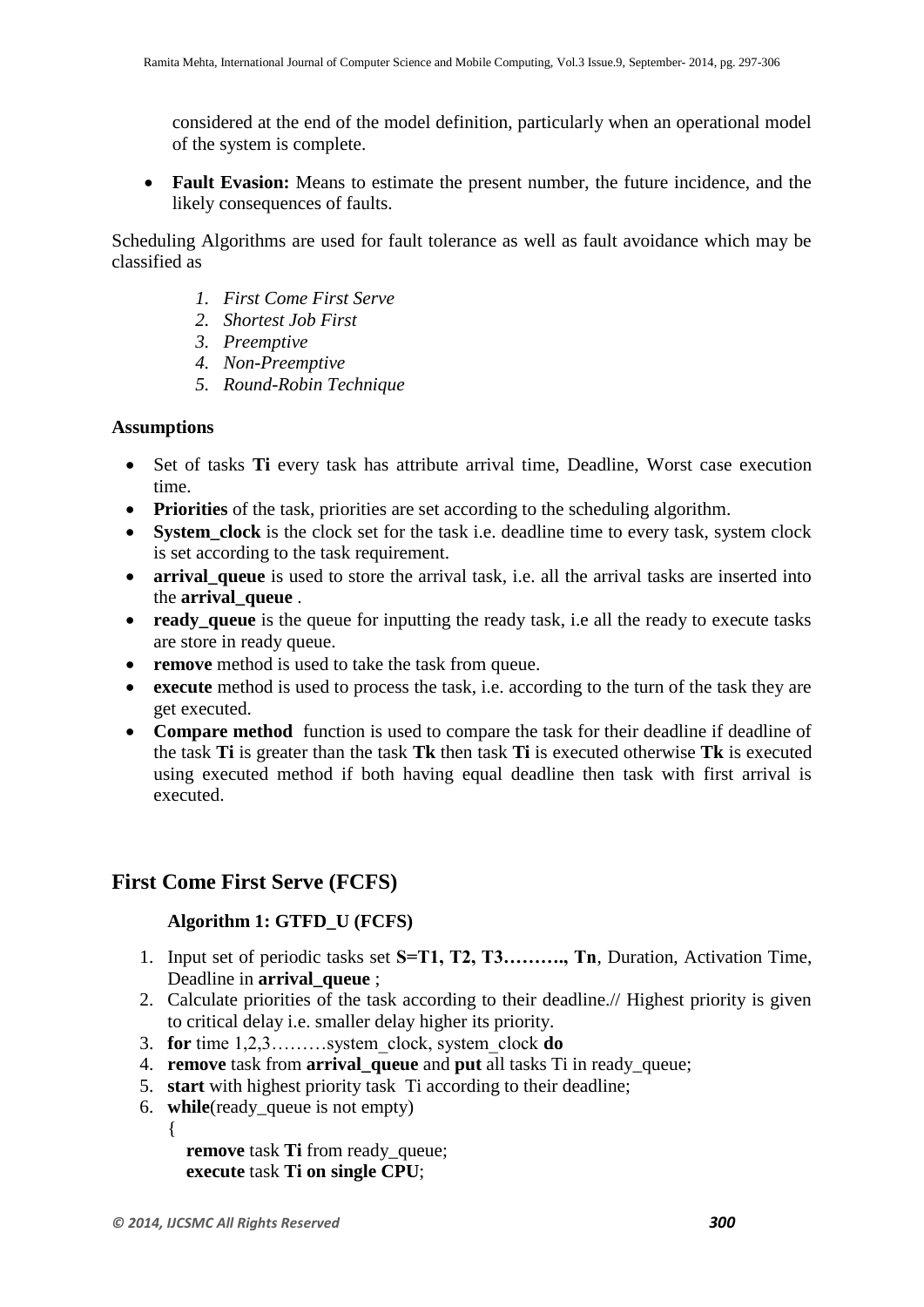```
 compare(Ti,Tk)
          {
             if Deadline(Ti) > Deadline(Tk) 
              execute Ti;
             else 
             execute Tk on single CPU;
             if \text{Deadline}(T_i) = \text{Deadline}(Tk)use first input of ready_queue;
       }
 }
      end while
```
**end for**

**7. end Algorithm**

#### **(Shortest Job First Algorithm)**

#### **Algorithm 2: (Shortest Job First)**

- 1. **Input** set of periodic tasks set **S=T1, T2, T3………., Tn**, Duration, Activation Time, Deadline ;
- 2. **Calculate** priorities of the task according to their deadline.// Highest priority is given to critical delay i.e. smaller delay higher its priority.
- 3. **for** time 1,2,3………system\_clock, system\_clock **do**
- 4. **remove** task from **arrival\_queue** and **put** all tasks Ti in ready\_queue;
- 5. **start** with highest priority task Ti according to their deadline; **while**(ready\_queue is not empty)

```
{
   remove task Ti from ready_queue;
   execute task Ti on Multiple CPUs; 
   compare(Ti,Tk)
   {
```

```
if Deadline(Ti) > Deadline(Tk) 
       execute Ti on Multiple CPUs;
      else 
      execute Tk on Multiple CPUs;
      if Deadline(Ti) = Deadline(Tk)use first input of ready_queue;
      for T=1 To Ti //Loop to check for preemption
      if newly arrival task Tk > currently executing task Tk
             then
      preempt();
         }
} end while
end for
preempt () 
{
             Temp=Ti;
             execute Tk on Multiple CPUs;
```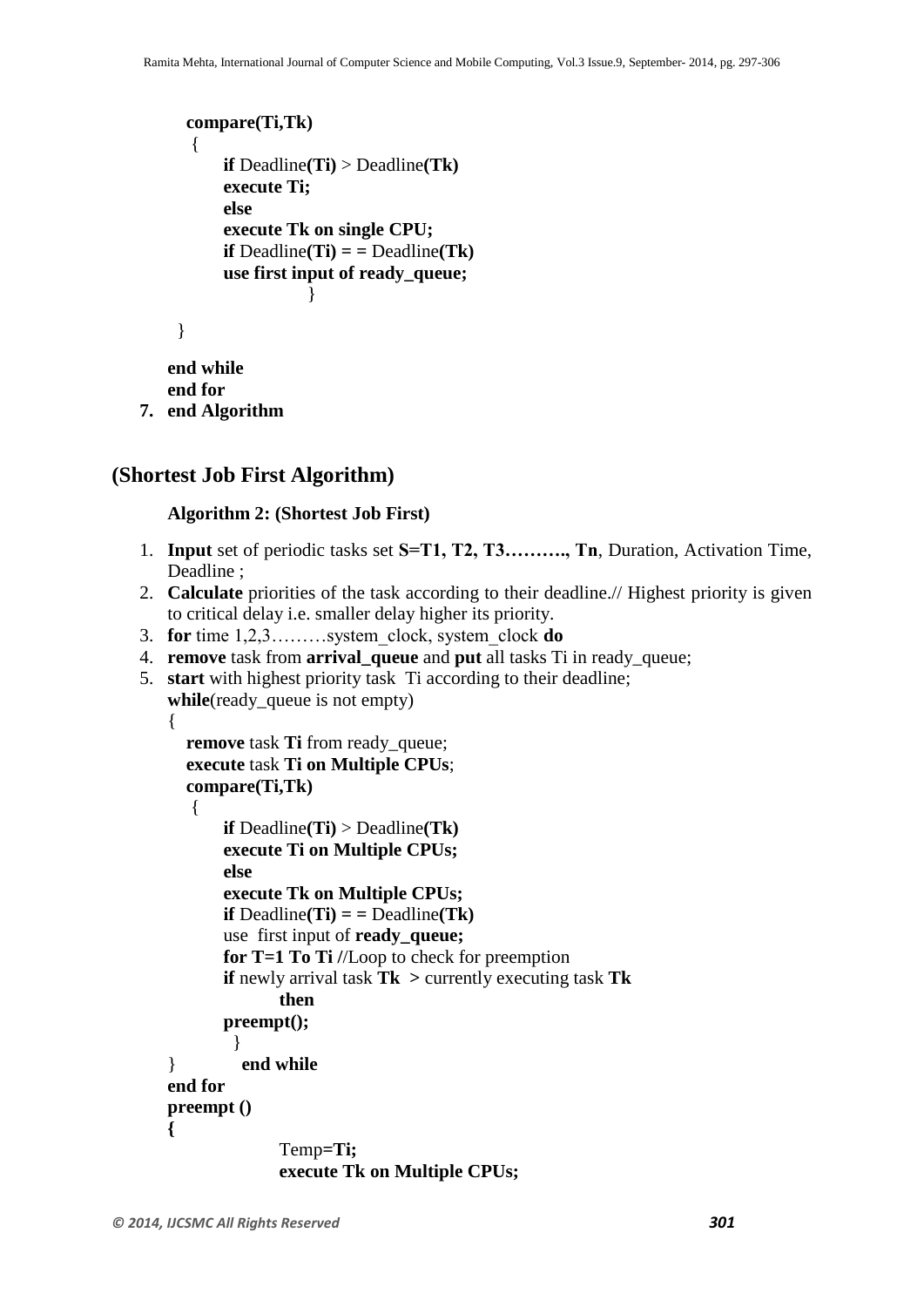#### **assign priority to newly arrival task;**

**}** 

#### **8. end Algorithm**

## **(Round Robin Quantum Non Preemptive) Algorithm**

#### **Algorithm 3: RRQ\_NP (Round Robin Quantum Non Preemptive) Algorithm**

- 1. Input set of periodic tasks set **S=T1, T2, T3………., Tn**, in **arrival\_queue** Duration, Activation Time, Deadline,Quantum;
- 2. Calculate priorities of the task according to their deadline.// Highest priority is given to critical delay i.e. smaller delay higher its priority.
- 3. Set Quantum=n;
- 4. **for** time 1,2,3………system\_clock, system\_clock **do**
- 5. **remove** task from **arrival\_queue** and **put** all tasks Ti in ready\_queue;
- 6. **start** with highest priority task Ti according to their deadline;
- 7. **while**(ready\_queue is not empty)

{ **remove** task **Ti** from ready\_queue; **execute** task **Ti** on **Singlee CPU**;  **if Quantum** is complete

```
then 
take another task Tk according to priority on single CPU;
end if
end while
```
**end for**

```
8. end Algorithm
```
## **(Round Robin Quantum Preemptive) Algorithm**

#### **Algorithm 3: RRQ\_P (Round Robin Quantum Preemptive) Algorithm**

- 1. Input set of periodic tasks set **S=T1, T2, T3………., Tn**, in **arrival\_queue** Duration, Activation Time, Deadline,Quantum;
- 2. Calculate priorities of the task according to their deadline.// Highest priority is given to critical delay i.e. smaller delay higher its priority.
- 3. Set Quantum=n;
- 4. **for** time 1,2,3………system\_clock, system\_clock **do**
- 5. **remove** task from **arrival\_queue** and **put** all tasks Ti in ready\_queue;
- 6. **start** with highest priority task Ti according to their deadline;
- 7. **while**(ready\_queue is not empty)

{

**remove** task **Ti** from ready\_queue;

**execute** task **Ti** on **Multiple CPU**;

 **if Quantum** is complete

**then** 

take another task **Tk** according to priority on Multiple **CPU;**

```
If task with higher priority than preempt currently executing task 
preempt ();
```

```
end if
end while
```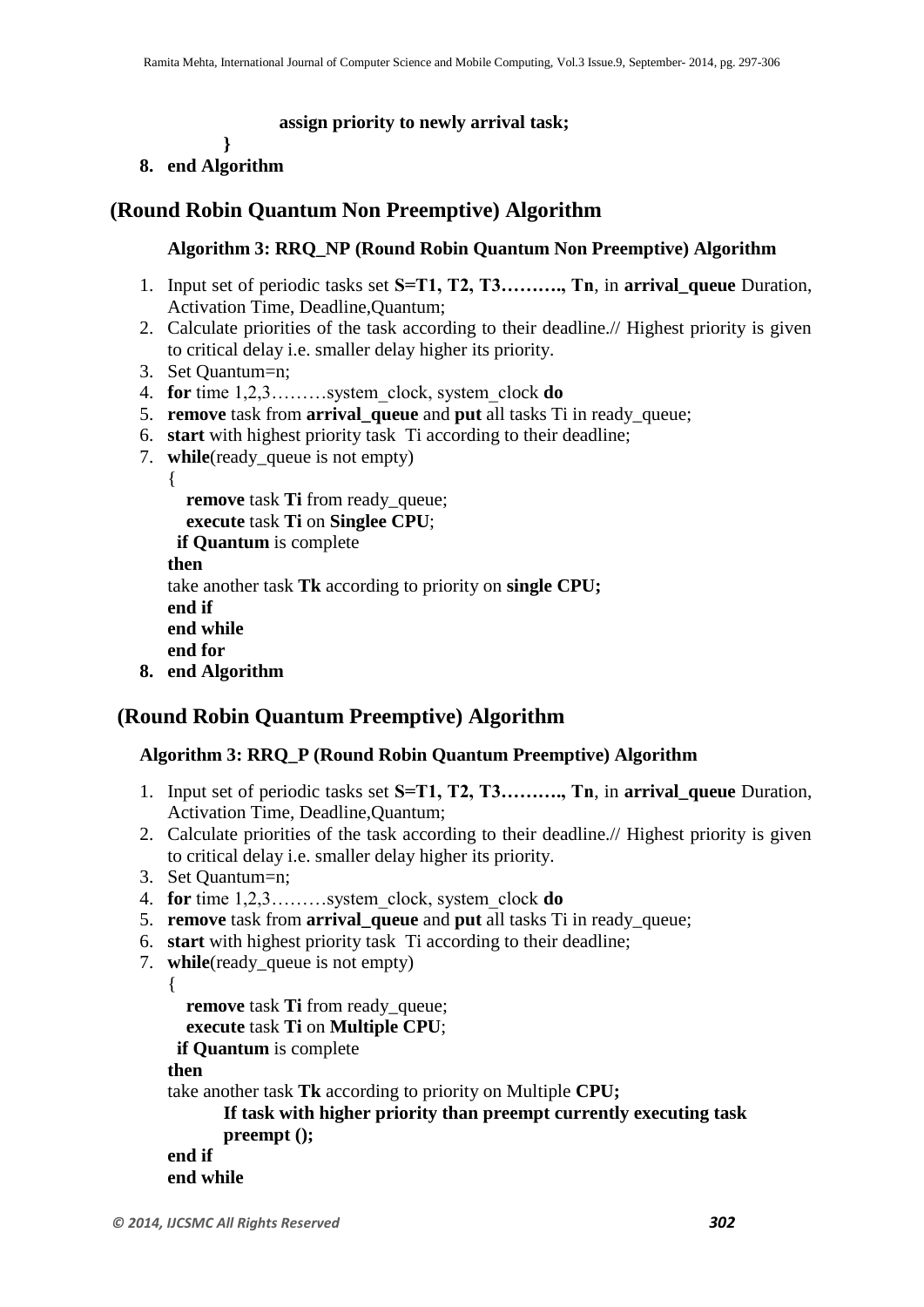## **end for**

## **8. end Algorithm**

## **Problem Formulation: Need and Significance of Proposed Research Work**

Real time fault tolerant scheduling algorithms cover both offline and online scheduling. In Offline scheduling algorithms periodic tasks (regular tasks) are used where the periods of tasks are harmonic with smallest period available in the tasks set and relative deadline of the task is not more than its period's. They used backup concept to schedule a task in fault tolerant real time system. Here if the primary copy of a task gets failed, its backup is guaranteed to complete by its deadline. In case primary copy succeeds the time slot reserved for its backup need not to be executed and adds to the slack in the system. Online scheduling allows execution of a part of backup copy along with its primary copy .The total time available before deadline is less than the sum of the time required to complete primary and backup copy of the task

#### **Fault Tolerant Scheduling Problem**

A set of n periodic tasks  $p = \{T1, T2... \text{ } Tn\}$  is to be scheduled on a number of processors, task i will be represented as Ti until and unless specified. For each task Ti, there are a primary copy Priti and a backup copy Backti associated with it. The computation time of a primary copy Priti is denoted as ci, which is the same as the computation time of its backup copy Backti. The tasks may be independent or dependent of each other. The fault tolerant scheduling requirements are given as follows:

*1. Each task is executed by one processor at a time and each processor executes one task at a time.*

2. All periodic tasks should meet their deadlines.

3. Maximize the number of processor failures to be tolerated.

4. For each task Ti, the primary task Priti or the backup Backti is assigned to only one processor for the duration of ci and can be preempted once it starts, if there is a task with early deadline than the presently executed task

The processors are assumed to be not identical i.e. they are heterogeneous. Requirement (1) specifies that there is no parallelism within a task and within a processor.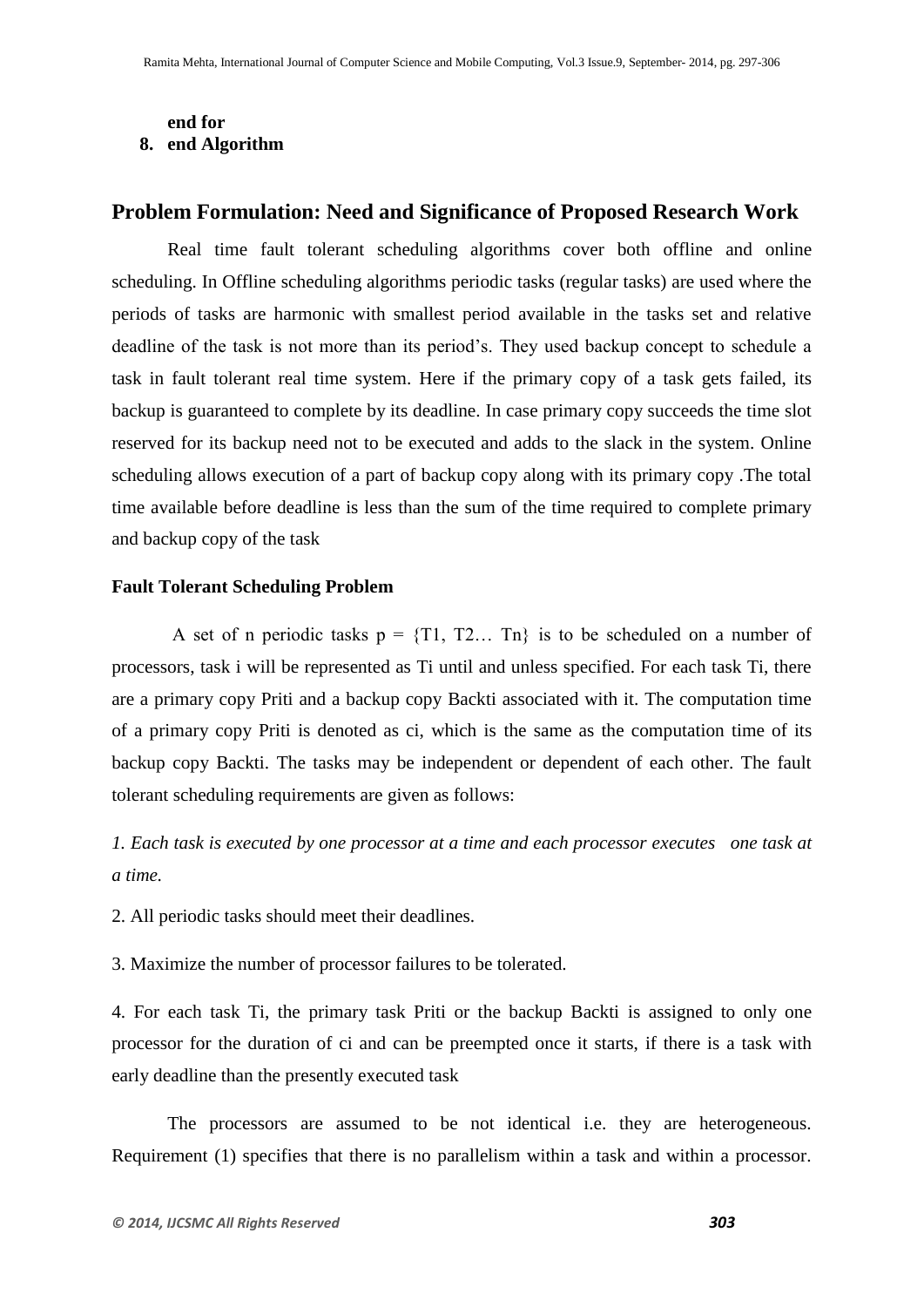Requirement (2) dictates that the deadlines of periodic tasks should be met, may be at the expense of more processors. Requirement (3) is a very strong requirement. The primary and backup tasks should be scheduled on different processors such that any one or more processor failure will not result in the missing of the deadlines of the periodic tasks. Requirement (4) implies that tasks are preemptive. A processor is informed the failure of other processors during the execution of a task. Also, require taking care to ensure that exactly one of the two copies of a task is executed to minimize the wasted work. Since no efficient scheduling algorithm exists for the optimal solution of the fault tolerant real-time multiprocessor scheduling problem as defined above, I will trying to solve this problem by taking new parameters with existing algorithms proposed by researchers, and check their effect by simulation.

### **Objectives**

Whenever talking about the Fault tolerance we mean that how much load a system can bear with what type of scheduling would define the fault tolerance of the system.

Main objectives of my research are implementing the scheduling algorithms and also the fault tolerance of the system depending on the algorithms being used . Following algorithms are being implemented during the project

- *1. FIRST COME FIRST SERVER (FCFS)*
- *2. SHORTEST JOB FIRST (SJF)*
- *3. PREEMPTIVE SCHEDULING*
- *4. NON-PREEMPTIVE SCHEDULING*
- *5. ROUND ROBIN ALGORITHM*

#### **Research Methodology**

Real Time Applications is an enabling technology for many current and future application areas and becoming increasingly pervasive. The next generation real time system must be designed to be dynamic, predictable, flexible, and reliable and to be able to deal with nondeterministic fault prone environments under rigid timing constraints. So the main problem is to task missed their deadline, so I am trying to execute the task under their deadline, and finding CPU load and Power consumption with remaining time of the task.

The increasing complexity of the hardware multiprocessor architectures as well as of the real-time applications they support makes very difficult even impossible to apply the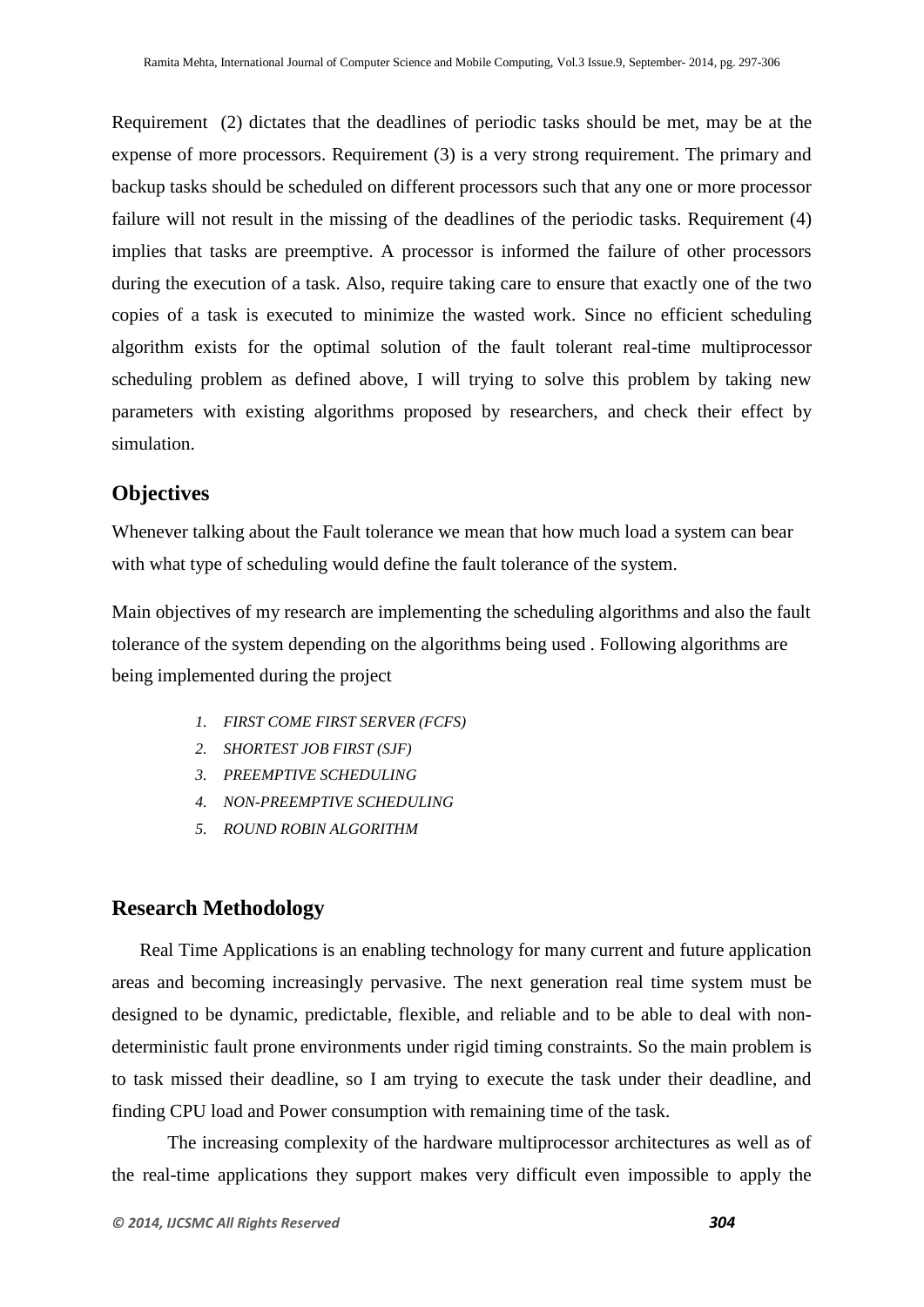theoretical real-time multiprocessor scheduling results currently available so I am using simulation techniques to implement my algorithms.

Simulation takes the input as vb.net i.e. scheduling algorithms are is executed on simulation console which then produce the results in the form of Gantt charts of all the inputting tasks and concerned CPU, following diagram shows the architecture of simulation used in this dissertation.

#### FIGURE

|                                              | Process Scheduling Smulation | <b>STR</b>    |                   |                                                                    |  |                                      |  |    |    | <b>REAL PROPERTY</b>   |
|----------------------------------------------|------------------------------|---------------|-------------------|--------------------------------------------------------------------|--|--------------------------------------|--|----|----|------------------------|
| File Edit                                    |                              |               |                   |                                                                    |  |                                      |  |    |    |                        |
|                                              |                              |               |                   |                                                                    |  | <b>Process Schodeling Algorithms</b> |  |    |    |                        |
| FF <sub>0</sub>                              |                              |               |                   |                                                                    |  |                                      |  |    |    |                        |
|                                              |                              |               |                   |                                                                    |  |                                      |  |    |    |                        |
| School Agostina (Pyre)<br>일 - 모 - 모<br>있 - 모 |                              |               |                   |                                                                    |  |                                      |  |    |    |                        |
|                                              |                              |               |                   |                                                                    |  |                                      |  |    |    |                        |
|                                              |                              |               |                   |                                                                    |  |                                      |  |    |    |                        |
|                                              |                              |               |                   |                                                                    |  |                                      |  |    |    |                        |
|                                              |                              |               |                   |                                                                    |  |                                      |  |    |    |                        |
| P <sub>2</sub>                               |                              |               |                   |                                                                    |  |                                      |  |    |    |                        |
|                                              |                              |               |                   |                                                                    |  | Time (units)                         |  | 10 | 12 | 54                     |
|                                              |                              |               |                   |                                                                    |  |                                      |  |    |    |                        |
| Odors<br>RRQuestur                           |                              |               |                   |                                                                    |  |                                      |  |    |    |                        |
| <b>Process Editor</b>                        |                              |               |                   | Graph Ody   Gil Ameri Time + 0   X Over Al   ftel Adverced Options |  |                                      |  |    |    |                        |
|                                              | Arval Time                   | Eventon Time: | Proty             | $+$ AloTak $-$ Penove                                              |  |                                      |  |    |    |                        |
|                                              | Art of Time                  | Executor Time | Prom <sub>b</sub> |                                                                    |  |                                      |  |    |    |                        |
|                                              | n                            | 3.36<br>412   |                   |                                                                    |  |                                      |  |    |    |                        |
|                                              | n                            | ĩΰ            |                   |                                                                    |  |                                      |  |    |    |                        |
|                                              | ö<br>ô                       | 18            | 9                 |                                                                    |  |                                      |  |    |    |                        |
|                                              | ö                            | 246<br>0.99   | Ĥ,<br>ï           |                                                                    |  |                                      |  |    |    |                        |
| Process label<br>Level<br><b>跨科控约科特格拉</b>    | o<br>ò                       | 86<br>282     | îs<br>٠           |                                                                    |  |                                      |  |    |    |                        |
|                                              | Generate Fundam Processes    |               |                   |                                                                    |  |                                      |  |    |    | Giovante: del Savette: |

|                                             | Process Scheduling Simulation | <b>RR</b>             |          |                                                                    |   |                                      |  |    |    |                        | <b>REAL PROPERTY</b> |
|---------------------------------------------|-------------------------------|-----------------------|----------|--------------------------------------------------------------------|---|--------------------------------------|--|----|----|------------------------|----------------------|
| File Edit                                   |                               |                       |          |                                                                    |   |                                      |  |    |    |                        |                      |
|                                             |                               |                       |          | - 2 - 2 - 2 - 2 - 2 - 2 - 2 - 2                                    |   | <b>Process Schodeling Algorithms</b> |  |    |    |                        |                      |
| FF0                                         |                               |                       |          |                                                                    | ٠ |                                      |  |    |    |                        |                      |
|                                             |                               |                       |          |                                                                    |   |                                      |  |    |    |                        |                      |
| Pethodologue physical Research<br>이 모드 프로그램 |                               |                       |          |                                                                    |   |                                      |  |    |    |                        |                      |
|                                             |                               |                       |          |                                                                    |   |                                      |  |    |    |                        |                      |
|                                             |                               |                       |          |                                                                    |   |                                      |  |    |    |                        |                      |
|                                             |                               |                       |          |                                                                    |   |                                      |  |    |    |                        |                      |
|                                             |                               |                       |          |                                                                    |   |                                      |  |    |    |                        |                      |
| P <sub>2</sub>                              |                               |                       |          |                                                                    |   |                                      |  | -- |    |                        |                      |
|                                             |                               |                       |          |                                                                    |   | Time (units)                         |  | 10 | 12 |                        | 54                   |
| Odors                                       |                               |                       |          |                                                                    |   |                                      |  |    |    |                        |                      |
| <b>RRG</b> antum                            |                               |                       |          | Graph Ody   Gil Ameri Time + 0   X Over Al   ftel Adverced Options |   |                                      |  |    |    |                        |                      |
| <b>Process Editor</b>                       |                               |                       |          |                                                                    |   |                                      |  |    |    |                        |                      |
| Process label:                              | Anyd Time:                    | Eventon Time:         | Priority |                                                                    |   |                                      |  |    |    |                        |                      |
|                                             |                               |                       |          | $+$ Ab Edi $-$ Fanous                                              |   |                                      |  |    |    |                        |                      |
| Libel                                       | Art of Time<br>n              | Executor Time<br>3.36 | Prom     |                                                                    |   |                                      |  |    |    |                        |                      |
|                                             |                               | 412                   |          |                                                                    |   |                                      |  |    |    |                        |                      |
|                                             | f<br>ö                        | $\frac{15}{48}$       |          |                                                                    |   |                                      |  |    |    |                        |                      |
|                                             |                               | 246                   | ۹<br>Ĥ,  |                                                                    |   |                                      |  |    |    |                        |                      |
|                                             | ö                             | 639                   | ï        |                                                                    |   |                                      |  |    |    |                        |                      |
|                                             | ö                             | ĸ                     | îs.      |                                                                    |   |                                      |  |    |    |                        |                      |
|                                             |                               | 282                   | ś        |                                                                    |   |                                      |  |    |    |                        |                      |
|                                             | Generate Rendom Processes     |                       |          |                                                                    |   |                                      |  |    |    | Giovante: del Savette: |                      |

## **References**

- **1.** Listman A.L., Campbell R.H.,"A fault tolerant Scheduling problem", IEEE Trans. On Software Engineering, Vol. 47,no.5, may 1986,pp.1089-1095
- **2.** Pandya M., and Malek M., "Minimum achievable utilization for fault tolerant processing of periodic task," Technical report TR-07-94, University of Taxas at Austin,March 1994.
- **3.** Ramos –Theul S., "Enhancing Fault Tolerance of Real Time System Through Time Redundancy" Carnegie Mellon University, 1993.